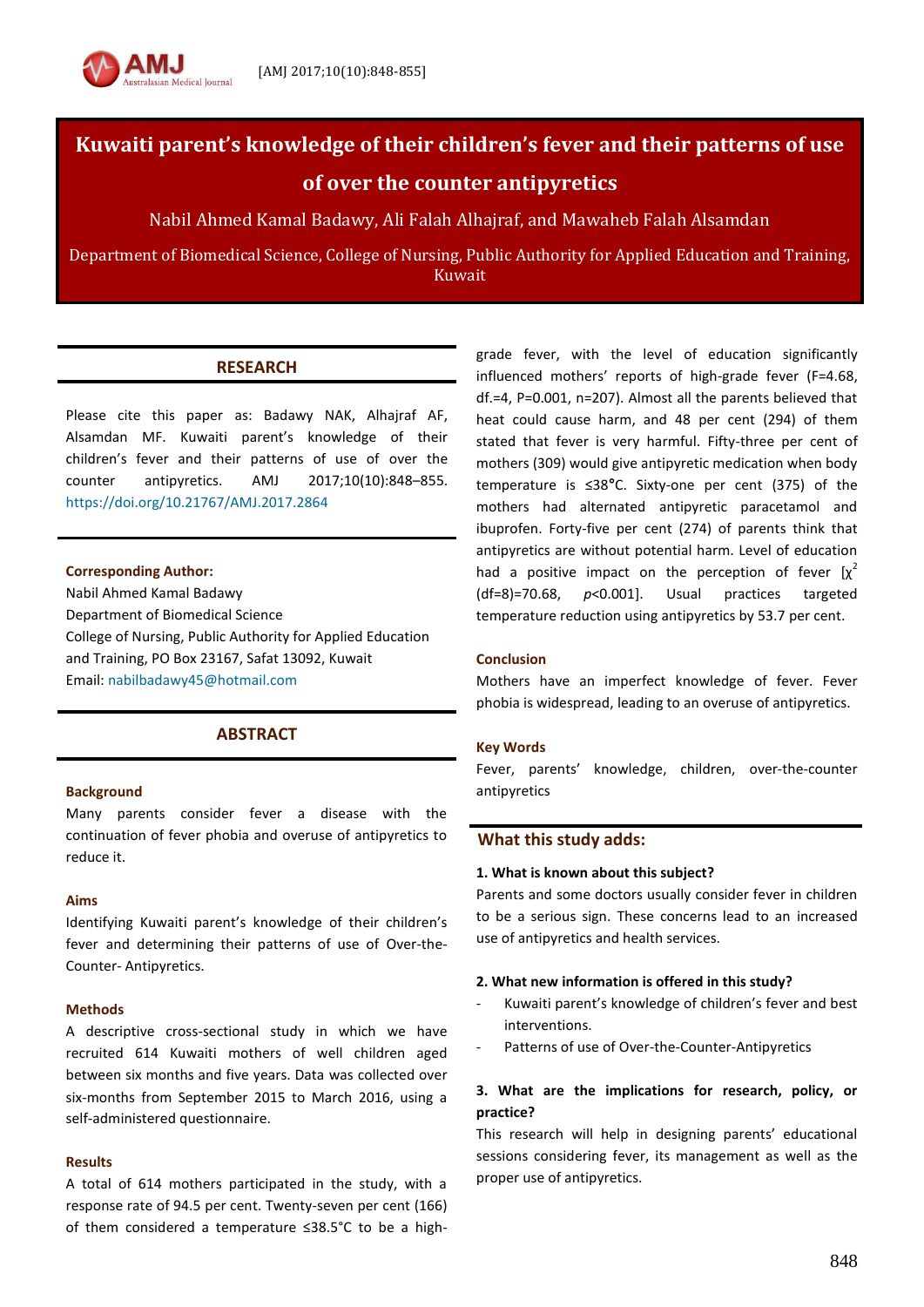

# **Background**

Fever and febrile illness are some of the most commonly treated childhood sickness.<sup>1</sup> It consistently causes high levels of anxiety in parents and professionals alike, who fear that it may be associated with increased morbidity, such as seizures, brain damage or death.<sup>2,3</sup>

Despite its prevalence, correct management of febrile illness remains unclear in the general population leading to the widespread and often unnecessary use of antipyretic medications.4,5

Crocetti and Serwint,<sup>6</sup> define fever as 37.8**°**C orally, 38.0**°**C by tympanic and rectal methods and 37.2**°**C in the axilla. These confirm earlier definitions that 38.0**°**C indicate a childhood fever. Temperatures up to 40.0**°**C show moderate increase in temperature, 40.5**°**C high rise and 41.6**°**C dangerous fever.<sup>7</sup>

Parents should realise that fever is not an illness, but is, in fact, a physiological mechanism that has beneficial effects in fighting infection.<sup>8,9</sup>

A study by Crocetti et al. indicated that parents still have a limited understanding of fever. Also, they found little change in the knowledge of American mothers, beliefs and practices over a 20-year interval.<sup>10</sup>

Three decades ago, Schmidt, described "fever phobia", and parents' concern toward the harmful effects of temperature.<sup>11</sup> Since then little has changed in parents' negative attitude towards that, $12$  and other researchers have confirmed that parental perceptions are largely unjustified.<sup>13,14</sup>

Parental response to heat leads to over engagement with healthcare practitioners and futile consultations,<sup>15</sup> and many parents feel that they are neglecting their children if they are not treating their child's fever.<sup>16</sup>

Parents and some paediatricians often consider a rise in temperature as a significant and harmful sign of illness, rather than a symptom. $17$  Their consistent and most serious concern is that untreated high fever may lead to seizures, brain damage, and even death.<sup>18</sup>

An increase in temperature plays a pivotal role in the antiinflammatory response; antipyretics may interfere with this reaction and should be avoided unless overriding conditions exist.<sup>19</sup> Reducing fever to prevent febrile convulsions is ineffective and unwarranted as they are benign events in five per cent of children aged three months to five years.<sup>20</sup>

The current World Health Organization (WHO) guidelines on the management of fever recommend the use of paracetamol for treating children with a temperature over 38.5**°**C which indicates that mild to moderate rise, should not be routinely suppressed.<sup>21</sup>

Parental knowledge about normal temperature and the temperature that means fever is weak. They classify mild fever as high, and actively reduce temperatures, sometimes average temperature. In a study by Bilenko et al., approximately one-half of parents considered a temperature of less than 38°C to be a fever.<sup>22</sup> In Kuwait, a previous study by Al-Abdel Jalil et al. showed that a child was considered febrile at body temperatures of 37ºC or less by 40.7 per cent of mothers. $^{23}$ 

The drugs most commonly used and the approved antipyretics for treating fever in children are paracetamol (acetaminophen), and ibuprofen.<sup>9</sup> Paracetamol is considered a safe medication; however, there are genuine concerns about hepatotoxicity in children five weeks to ten years of age.<sup>24</sup> Recent studies show the association between the excessive use of paracetamol and greater morbidity as asthma, allergic rhinitis, and eczema.<sup>25</sup>

Physicians should emphasise that fever is not an illness. It is a physiological mechanism that has a beneficial effect in fighting infections. Interventions to reduce fever may negatively affect the outcome of the sickness. Also, parents should realise that the primary goal of treating a febrile child should be to improve the child's overall comfort rather than focusing on the normalisation of body temperature.

In light of that, the purpose of this study is to identify Kuwaiti parent's knowledge of fever and their attitudes about it. Also, it aims to determine the patterns of use of Over-the-Counter (OTC) antipyretics and management practices at home. According to the results, educational programs can be developed to target specific modifiable factors such as knowledge deficits, negative attitudes and unsafe practices.

# **Method**

# **Sample frame**

A descriptive cross-sectional study in which, Kuwaiti parents were recruited to measure their medical knowledge and management level to treat their children's fever. We used Non-probability convenient sampling.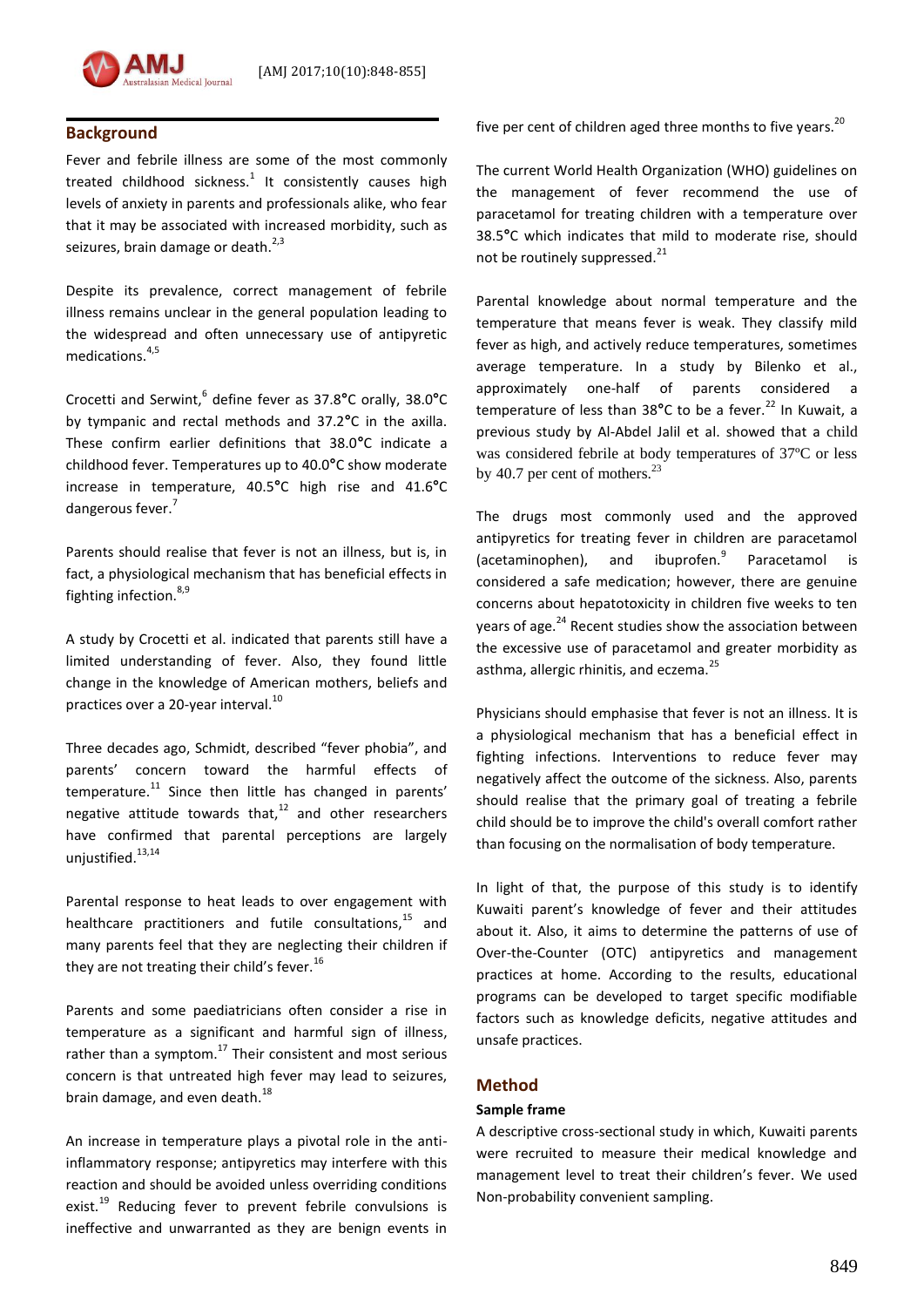

# **Recruitment methods**

Inclusion criteria

- Kuwaiti parent of a child aged between six months and five years,
- Parents have ever given their children an antipyretic medication at some point.
- Parents who voluntarily agreed to participate in the survey.

#### **Sample size**

Total sample size was 600 parents. We used the equation,  $n=z<sup>2</sup>$  pq/e<sup>2</sup> 9, to calculate the sample size (Cochran, 1963). Where n=sample size, Z=1. 96 at a confidence level of 95 per cent, e= precision desired as a decimal 0.05, P=estimated variance in the population, as a decimal 0.5 for 50-50 q=1-p. 10 per cent of the calculated n number were re-added assuming a response rate of 90 per cent. The power used to determine the difference in population between different groups at the 5 per cent significance level was 0.85. To provide such a power, we multiplied the calculated number of sample size by 2, to have a total sample size of 600.

#### **Data collection**

Collection of data was over a period of six months from September 2015 to March 2016, using self-administered questionnaire.

Selection of data sample was from the six Kuwaiti governorates. The collection was from shopping centres, hospitals, housing areas, outpatient clinics and kindergartens.

#### **Questionnaire development**

We developed the questionnaire from other previous similar validated and reliable surveys. $10,17$  It contained 25 items to evaluate the parent's knowledge about their children's fever, and their beliefs towards it. The Items also were chosen to explore their patterns of use of OTC antipyretics and temperature management practices.

#### **Data analysis**

The questionnaires collected were hand-checked for completeness before data entry. The data were analysed using statistical package for the social science (SPSS, V22).

The descriptive statistics, frequencies, and percentages were used to describe socio-demographic characteristics. Pearson Chi-square test of independence was used to verify the association between educational status with the mother's perception of fever and fears. A *p*-value ≤0.05 was considered to be statistically significant. Level of education was explored using ANOVA and Bonferroni post hoc tests, ttest and chi-squared tests as appropriate. Differences of *p*value ≤0.05 were considered statistically significant.

# **Results**

Over the study period, a total of 614 caregivers participated in the study, with a response rate of 94.5 per cent. Table 1 shows demographic data of the study population. Mothers made up the whole sample; their age ranged from 20 to 50 years with a mean of 34.6±4.83 years. Half of them (307) had full-time jobs, 39 per cent (239) had one child, and 38 per cent (234) had two children. Thirty-four per cent of the mothers (207) were educated to university or postgraduate levels, while 66 per cent (407) had a high school level or lower. To enable comparisons between the literature and parent's definitions of fever, temperatures 36.0 to 37.8**°**C were considered normal, 37.8 to 38.9**°**C mild fever, 38.9 to 40**°**C moderate fever and 40 and over, are high fever.26-28

The normal temperature, as stated by the mothers, had a mean of 37.2±0.3**°**C, and ranged from 37.0 to 38.5**°**C, with 95.4 per cent (586) of them reported a normal temperature between 37.0 and 37.5**°**C. Temperature representing mild fever had a mean 37.9±0.37**°**C, and ranged from 37 to 39**°**C; 33.2 per cent of mothers considered the temperature of ≤37.5**°**C to be a mild fever. The high heat had a mean of 38.99±0.48**°**C and ranged between 38.0 and 40.0**°**C, with 73 per cent reported 39 to 40.0**°**C as high fever, and 27.1 per cent considered a temperature ≤38.5°C to be a high fever. The educational level of mothers significantly influenced their reports of high fever. Parents with postgraduate and university education reported lower temperatures than those with lower educational degrees. (F=4.68, d.f.=4, P=0.001, n=207) [Tables 2 and 3].

Almost all the mothers believed that a rise in temperature could cause harm, and 48 per cent (294) of them stated that fever is very harmful. Considering the possible harm of fever, 36 per cent of mothers (221) believed that untreated fever could lead to febrile convulsion, 22 per cent (135) stated brain damage, and seven per cent (43) thought that heat could result in death. According to mothers, the harmful temperature ranged from 37.0 to 40.0**°**C with a mean of 39.78**°**C (±0.42). The temperature at which parents would give antipyretic also ranged from 37.0 to 40.0°C but with a lower mean of 38.24**°**C (±0.52). Thirty-seven per cent of mothers (230) stated that they start antipyretic medication when the body temperature is 38**°**C, and 15.8 per cent of them (97) would initiate treatment for a body temperature of 37°C or less.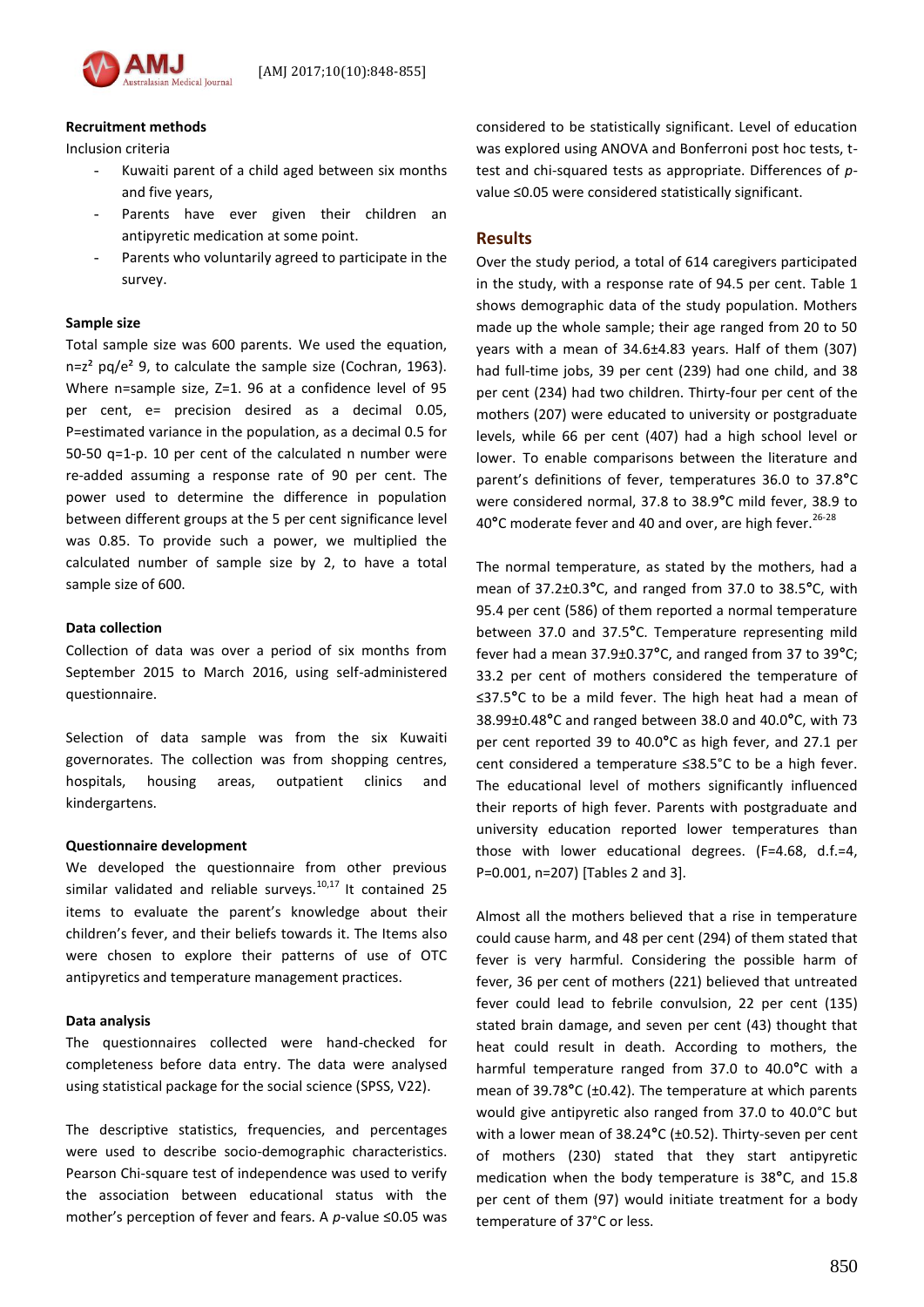The most commonly administered antipyretic was paracetamol. Fifty-one per cent of mothers (311) used it. Forty-six per cent (286) reported using ibuprofen, and three per cent (17) reported using acetylsalicylic acid to reduce fever.

Sixty-one per cent (375) of the mothers had alternated antipyretics paracetamol and ibuprofen. This alternation was according to a physician's advice in 45 per cent of the cases (169), due to return of fever in 34 per cent (127), or lack of response after using one antipyretic in 21 per cent (79). Eighty-one per cent (495) of the mothers believed that feverish children still need antipyretics even if they are active. Also, they reported that they might administer antipyretics without measuring temperature. Furthermore, 80 per cent (494) of the mothers reported awakening their child from sleep to give them antipyretics. When we asked them about their beliefs, whether the antipyretics carry a potentially harmful effect on their children, only 32 per cent (202) believed that there is potential harm, 45 per cent (274) thought that antipyretics are harmless, and 23 per cent (138) were not sure about that. The results of the Chisquare test were significant,  $\chi^2$  (8)=70.68, *p*<0.001, suggesting that the distribution of the level of education and beliefs whether the antipyretics carry a potentially harmful effect on their children are unlikely to be independent. Administering antipyretics was the most frequent practice in fever management (53.7 per cent, 330), temperature monitoring (49.7 per cent, 305), and offering fluids (43.6 per cent, 268). Regarding Tepid versus cool sponging, 45 per cent (275) of mothers stated that they always apply cool water sponging in comparison to 32 per cent for tepid water sponging. The practice of alcoholic compresses was also popular among the mothers as 49 per cent states that they apply alcoholic compresses.

# **Discussion**

The majority of parents held unwarranted and unrealistic concerns about fevers; first termed as 'fever phobia' by Schmitt in 1980. $^{11}$  In this descriptive cross-sectional study, Kuwaiti mothers were recruited to Identify their knowledge about fever of their children and determine their patterns of use of Over-the-Counter-Antipyretics.

The present study shows that mothers have inadequate knowledge about temperatures that indicate different levels of fever. Thirty-three per cent of them considered a temperature of ≤37.5**°**C to be a mild rise, and 27.1 per cent considered a temperature ≤38.5°C to be a high fever. Inadequate definition of different grades of heat was also evident in comparative studies. In Kuwait, a previous study

showed that a child was considered febrile at body temperatures of 37**°**C or less by 40.7 per cent of the mothers, at 38**°**C and above by 57.2 per cent and 2.1 per cent did not know when to consider their child had a fever.<sup>23</sup> A survey was done by Walsh et al., in which 30.3 per cent of parents identified a temperature below 38.0**°**C as fever. And they ranged high temperature between 37.5 to 42.6**°**C (39.4±0.8**°**C), with 51 per cent correctly reporting 39.1 to 40.4**°**C; and, many (47 per cent) identified lower temperatures.**<sup>92</sup>** Also, this goes with the results of Crocetti M et al., as they found that half of the parents considered a temperature of 38°C or less to be a fever.<sup>10</sup> Educational attainments significantly influenced Kuwaiti mothers' reports of high fever, so mothers with postgraduate and university levels of education reported lower temperatures for high fever than those with lower degrees. (F=4.68, d.f.=4, *P*=0.001, n=207). Influence of level of education was also a finding of similar studies in which educational attainment influences the knowledge of the mothers.<sup>29,30</sup>

Almost all the mothers believed that fever could cause harm, and 48 per cent (294) of them stated that rise in temperature is very harmful. Similar to their international counterparts, the most consistently identified serious concern of Kuwaiti mothers was that high fevers if left untreated, will be associated with febrile convulsions, brain damage, and death. $10,17,31$  So 36 per cent of mothers (221) believed that untreated fever could lead to febrile convulsion, 22 per cent (135) stated brain damage, and seven per cent (43) felt that fever could lead to death. Thirty-seven per cent of mothers (230) reported that they start antipyretic medication when body temperature is 38**°**C, and about 15.8 per cent of them (97) would initiate treatment for a body temperature of 37.5**°**C or less. Comparable studies also show that antipyretics usually are given at low grades of fever. In Crocetti et al.'s, study 25 per cent of caregivers would give antipyretics at a temperature less than 37.8°C.<sup>10</sup> Also, in the study done by Chiappini et al., about five percent of parents declared that they would give antipyretics for body temperature  $\leq 37.8^{\circ} \text{C}^{32}$  The educational level of Kuwaiti mothers had a significant impact on their perception of fever [χ2 (df=8)=70.68, *p*<0.001].

Paracetamol and ibuprofen are the most frequently purchased OTC medicines for children.<sup>24</sup> Also in the current study, the most commonly administered antipyretic is paracetamol. 51 per cent (311) of the mothers reported using it. 46 per cent (286) stated using ibuprofen. Of concern is three per cent of mothers (17) who reported using aspirin to reduce fever. Use of aspirin as an antipyretic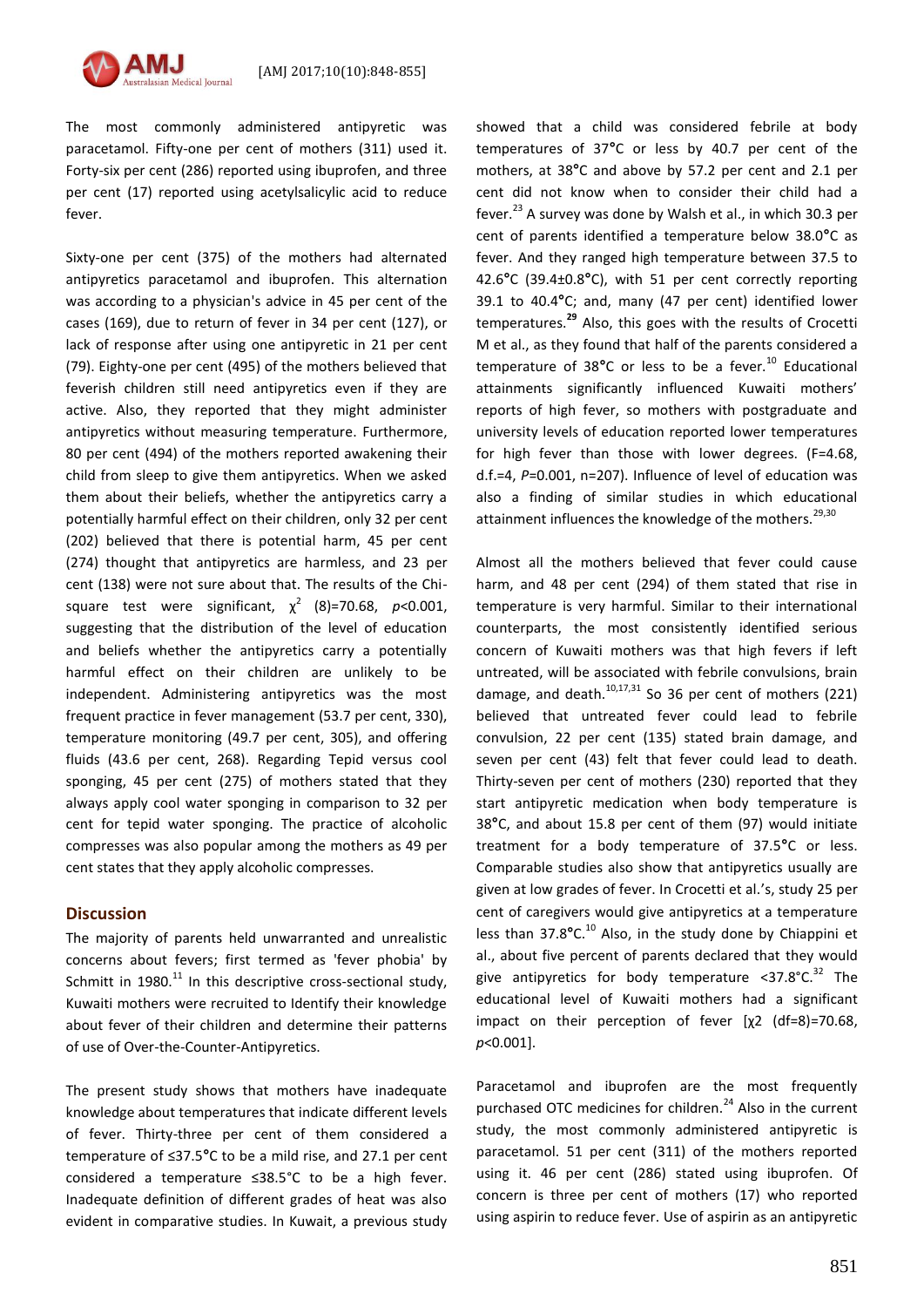

by some Kuwaiti mothers indicates a lack of awareness of the potential hazard associated with the use of aspirin. Several previous studies had linked aspirin to Reye syndrome, which is a severe encephalitis-like illness.<sup>33</sup>

In the current study, more than half (61 per cent, 375) of the mothers had alternated antipyretic paracetamol and ibuprofen. The practice of alternating antipyretics is frequently used to control fever. In a survey of 256 parents, 67 per cent reported alternating acetaminophen and ibuprofen for fever control, and 81 per cent of them stated that they had followed the advice of their health care provider or pediatrician.<sup>34</sup> In the study done by Al-Abdel Jalil et al., mothers used mainly paracetamol as antipyretic since the practice of alternating antipyretics was not yet familiar. $^{23}$  In the current study, 81 per cent (495) of the mothers believed that fever in children still need antipyretics even if they are active. Furthermore, 80 per cent (494) of them reported awakening their child from sleep to give them antipyretics. These findings were similar to that of Crocetti M et al., as 85 per cent of parents (340) reported awakening their child from sleep to give antipyretics and forty-three per cent (264) of the mothers, indicated that they administer antipyretics without measuring their children's temperatures. <sup>10</sup> Parents should know that clinical research tested this observation. It was found that experienced mothers were wrong in 50 per cent of the time in diagnosing low-grade fevers (38.3–38.9**°**C) by touch. $35$  Alarmingly, in the current study, there was poor awareness about the real risk of misusing of antipyretics. When we asked the mothers about their beliefs, whether the antipyretics carry a potentially harmful effect on their children, only 32 per cent (202) of them believed in its potential harm. Forty-five per cent (274) thought that antipyretics are harmless, and 23 per cent (138) were not sure. Chiappini E et al. also found this decreased awareness about the potential harm of antipyretics. In their study, onethird of parents thought that a higher dose of antipyretics is not dangerous.<sup>32</sup>

Considering fever management practices at home, 53.7 per cent (330) of the mothers stated that they always use antipyretics. Relatively high percentage of them (49 per cent, 301) reported using alcoholic compresses, and 45.0 per cent (276) reported practicing cold water compresses.

Some of the findings warrant further investigation, such as the relatively high percentage of mothers who are practicing alcoholic sponging can be misleading since some participants might not complete the survey as carefully as they would act in real settings.

The current study shows that parents, perceiving that they were knowledgeable, reported mild fever as high, and believe the moderate rise in temperature to be harmful and may lead to febrile convulsions or brain damage, and usually reduced average temperatures and mild fevers with antipyretics. The current paediatric practice for a feverish child includes the use of antipyretics when the temperature is greater than 38.5**°**C; therefore, antipyretics should, be used with discretion and not given automatically. Parents should know that fever is not an illness, but is, in fact, a physiological mechanism that has beneficial effects in fighting infection.  $8,9$ 

The practice of alternating two types of antipyretics has become widespread at home and paediatric wards, but is this method supported by evidence and does it results in complications? 36

There is still a significant contrast between scientific evidence on the one hand and current concepts and practices on the other. Although studies provide some evidence that combination therapy may be more effective at lowering temperature, there remain to be some questions regarding the safety of this practice and whether it is effective in improving discomfort: which is the primary treatment endpoint. It should be realised that the custom of alternating antipyretics increases the potential for inaccurate dosing or overdosing because of the increased possibility that parents will either not receive or not understand dosing instructions, combined with the wide array of formulations that contain these drugs.  $37,38$  Several studies do not recommend the practices of combining or alternating paracetamol and ibuprofen as this is of limited value.<sup>36,37</sup> Awakening sleeping children just to give antipyretics probably indicates fears and anxiety from fever and its harmful effect. However, mothers should realise that sleeping children should not be awakened solely to administer antipyretics. $39$  Parents should also know that tactile temperature taking practice has shown to be an inaccurate screening test for fever. Inadequate awareness about the potential harm of antipyretics is particularly alarming because, even if antipyretic drugs are demonstrated to a great extent to be safe and efficient, there are reports that their misuse may lead to possible toxic effects. Parents learned about fever and the dose of antipyretic from multiple sources: doctors were the primary source of information for 48 per cent (294) of the mothers. This finding may be due to the peculiar organisation of the Kuwaiti health system: as there is no charge to pay for medical visits, and there is a very close follow-up for the children. Also, this reminds us that health personnel are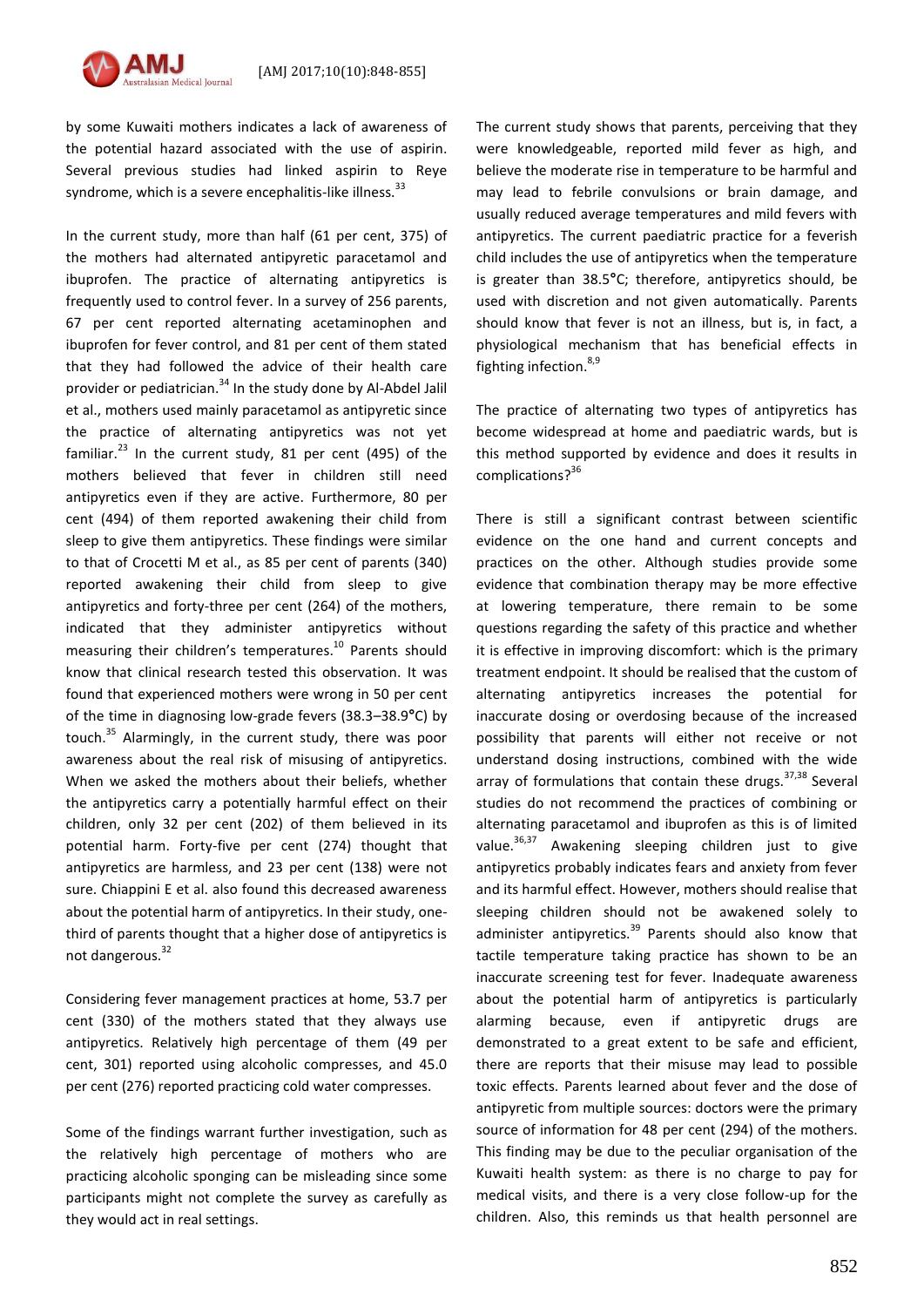

important teachers of parents concerning fever. Parental counselling should focus on the most significant benefit of antipyretic therapy, which is improving child comfort and the accompanying improvements in activity and feeding. Parents attention should be turned to monitoring of child's activity, and observing signs of serious illness. And making sure that the child is receiving an appropriate fluid intake to maintain hydration and clothing should be kept to minimum.<sup>40</sup> Furthermore, health caregivers should inform parents that their children have to receive the adequate dose of an antipyretic. $41$  Cold water, ice, or rubbing alcohol, should not be used. Adding rubbing alcohol to the water can be breathed in and cause a coma.

#### **Strengths of this study may include that**

- It is the first study that specifically deals with Kuwaiti parents. It addresses a gap in the literature on Kuwait; especially in terms of the patterns of Over-the-Counter antipyretics.
- The study adds valuable results regarding the Kuwaiti parent's basic knowledge of fever and its management in children.
- It adds value to the Arabian Gulf region scientific literature.
- It proves that correct management of febrile illness remains unclear, leading to the widespread and often unnecessary use of antipyretic medications.
- It elaborates on the needs to continue educating parents regarding fever in children and the proper ways of managing it.

# **Weaknesses of this study**

- Despite the attempts to recruit a heterogeneous sample, all respondents were mothers. So the medical knowledge and beliefs of fathers about fever were not tested.
- Analysis of data should consider that self-reported behaviour can be misleading since some participants might not complete the survey as carefully as they would in real settings.

# **Conclusion**

Fever phobia remains extremely widespread among parents and the vast majority believes that a rise in temperature is harmful. Healthcare professionals have to provide parents with accurate information about childhood fever and its home management based on the latest scientific evidence. We hope that by identifying weak areas in the parents' management of their children's ailments, better planned educational and behavioural modification efforts can be made to elevate the knowledge level among the parents

when they manage their children. Future studies are needed to evaluate the effectiveness of such interventions.

# **References**

- 1. Eldalo AS. Saudi parent's attitude and practice about self-medicating their children. Arch Pharm Pract. 2013;4(2):57–62. doi: 10.4103/2045-080X.112985
- 2. National Institute for Health and Clinical Excellence (NICE). Feverish Illness in Children – Assessment and Management in Children Younger than 5 Years. NICE Clinical Guideline 47. London, UK: NICE, 2007.
- 3. Sullivan JE, Farrar HC. The Section on Clinical Pharmacology and Therapeutics and Committee on Drugs. Fever and antipyretic use in children. Pediatrics. 2011;127(3):580–584.
- 4. Gupta MS, Rajput U. Parental knowledge, attitude and practices regarding fever in their children: a hospitalbased prospective study. Australas Med J. 2012;5(1):106.
- 5. Purssell E. Parental fever phobia and its evolutionary correlates. J Clin Nurs. 2009;18:210–18. doi: 10.1111/j.1365-2702.2007.02077. x. Epub 2008 Feb 19.
- 6. Crocetti M, Serwint J. Fever: separating fact from fiction. Contemporary Pediatrics. 2005;22:34–42.
- 7. Schmitt B. Fever in childhood. Pediatrics. 1984;929–936.
- 8. Kohl KS, Marcy SM, Blum M, et al. Brighton Collaboration Fever Working Group. Fever after immunisation: current concepts and improved future scientific understanding. Clin Infect Dis. 2004;39(3):389– 394.
- 9. American Academy of Pediatrics. Fever and antipyretic use in children. Pediatrics 2011;127:580–587.
- 10. Crocetti M, Moghbeli N, Serwint J. Fever phobia revisited: have parental misconceptions about fever, changed in 20 years? Pediatrics. 2001;107(8):1241– 1246.
- 11. Schmitt B. Fever phobia: Misconceptions of parents about fevers. Am J Dis Child. 1980;134(2):176–81
- 12. Sarrel M, Cohen HA, Kahan E. Physicians', nurses', and parents' attitudes and knowledge about fever in early childhood. Patient Educ Couns. 2002;(46):61–65.
- 13. Arica SG, Arica V, Onur H, et al. Knowledge, attitude and response of mothers about fever in their children. Emerg Med J. 2012;29(12). doi: 10.1136/emermed-2011- 200352. Epub 2011 Dec 8.
- 14. Athamneh L, El-Mughrabi M, Athamneh M, et al. Parents' knowledge, attitudes and beliefs of childhood fever management in Jordan: A cross-sectional study. J Appl Res Child 2014;5.
- 15. Edwards H, Walsh A, Courtney M, et al. Young improving pediatric nurses' knowledge and attitudes in childhood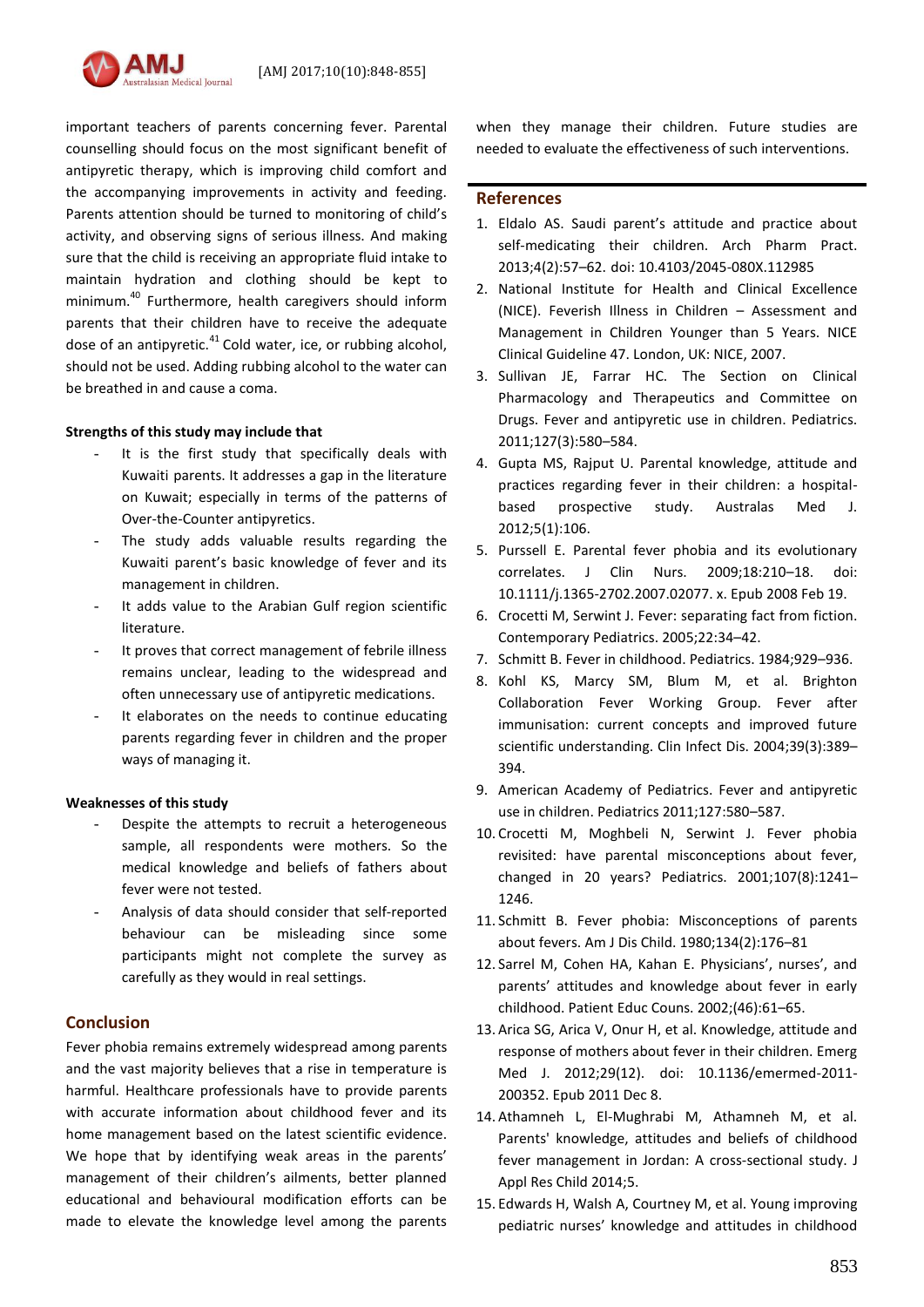

fever management. J Adv Nurs. 2007;57(3):257–69.

- 16. Boivin JM, Weber F, Fay R, et al. Management of paediatric fever: is parents' skill appropriate? Arch Pediatr. 2007;14(4):322–9.
- 17. Betz MG, Grunfeld AF. 'Fever phobia' in the emergency department: a survey of children's caregivers. Eur J Emerg Med. 2006;13:129–133.
- 18. Poirier MP, Davis PH, Gonzalez Del Ray Ja, et al. Pediatric emergency department nurses 'perspective on fever in children. Pediatr Emerg Care. 2000:16(1):9–12.
- 19. Blatteis C. Fever: pathological or physiological, injurious or beneficial? J Therm Biol. 2003;28:1–13.
- 20. Chang YC, Guo NW, Wang ST, et al. Working memory of school-aged children with a history of febrile convulsions: a population study. Neurology. 2001;57:37– 42.
- 21. World Health Organization. Integrated management of childhood illness. World Health Organisation; WHO/FCH/ CAH/ 2014.00.12.
- 22. Bilenko N, Tessler H, Okbe R, et al. Determinants of antipyretic misuse in children up to 5 years of age: a cross-sectional study. Clin Ther. 2006;28(5):783–793.
- 23. Al-Abdel Jalil HK, Jumah NA, Al-Baghli AA. Mothers' knowledge, fears and self-management of fever: A crosssectional study from the Capital Governorate in Kuwait. Kuwait Med J. 2007;39(4):349–354.
- 24. Bárzaga AZ, Choonara I. Balancing the risks and benefits of the use of over-the-counter pain medications in children. Drug Saf. 2012;35(12):1119–1125.
- 25. Beasley R, Clayton T, Crane J, et al. Association between paracetamol use in infancy and childhood, and the risk of asthma, rhino-conjunctivitis, and eczema in children aged 6-7 years: analysis from phase three of the ISAAC programme. Lancet. 2008;372.
- 26. Schmitt B. Fever in childhood. Pediatrics. 1994;94:929– 936.
- 27. Connell F. The causes and treatment of fever: a literature review. Nurs Stand. 1997;12:40–43.
- 28. Lorin M. Pathogenesis of fever and its treatment. In Oski's Pediatrics: Principles and Practices (McMillan J, DeAngelis C, Feigin R, Warshaw J, eds), Lippincott, Williams & Wilkins, Philadelphia, PA. 1999;848–850.
- 29. Walsh A, Edwards H, Fraser J. Parents' childhood fever management: community survey and instrument development. J Adv Nurs. 2008;63(4):376–388.
- 30. Abu-Baker NN, Gharaibeh HF, Al-Zoubi HM, et al. Mothers' knowledge and practices of managing minor illnesses of children under five years. J Res Nurs. 2013;18(7):651–666.
- 31. Al-Eissa Y, Al-Sanie A, Al-Alola S, et al. Parental perceptions of fever in children. Ann Saudi Med.

2000;20:202–205.

- 32. Chiappini E, Parretti A, Becherucci P, et al. Parental and medical knowledge and management of fever in Italian pre-school children. BMC Pediatr. 2012;12:97.
- 33. Beutler Al, Chesnut GT, Mattingly JC, et al. Clinical inquiries. Aspirin use in children for fever or viral syndromes. Am Fam Physician. 2009;80:1477.
- 34. Wright AD, Liebelt EL. Alternating antipyretics for fever reduction in children: an unfounded practice passed down to parents from pediatricians. Clin Pediatr (Phila). 2007;46(2):146–50. doi: [10.1177/0009922806293922](https://dx.doi.org/10.1177/0009922806293922)
- 35. Teng CL, Ng CJ, Nik-Sherina H, et al. The accuracy of mother's touch to detect fever in children: a systematic review. J Trop Pediatr. 2008;54(1):70–3.
- 36. Schmitt BD. Concerns over alternating acetaminophen and ibuprofen for fever. Arch Pediatr Adolesc Med. 2006;160(7):757. doi[:10.1001/archpedi.160.7.757-a](https://dx.doi.org/10.1001/archpedi.160.7.757-a)
- 37. Kelly M, Sahm LJ, Shiely F, et al. Parental knowledge, attitudes and beliefs on fever: a cross-sectional study in Ireland. BMJ Open. 2017;7:e015684.
- 38. Saphyakhajon P, Greene G. Alternating acetaminophen and ibuprofen in children may cause parental confusion and is dangerous. Arch Pediatr Adolesc Med. 2006;160(7):757. doi[: 10.1001/archpedi.160.7.757-b](https://dx.doi.org/10.1001/archpedi.160.7.757-b)
- 39. Demir F, Sekreter O. Knowledge, attitudes and misconceptions of primary care physicians regarding fever in children: a cross-sectional study. Ital J Pediatr. 2012;38(1):40. doi: 10.1186/1824-7288-38-40.
- 40. Sullivan JE, Farrar HC. The section on clinical pharmacology and therapeutics and committee on drugs. Fever and antipyretic use in children. Pediatrics. 2011;127(3):580–584.
- 41.National Collaborating Centre for Women's and Children's Health. Feverish Illness in Children. Royal College of Obstetricians and Gynaecologists (RCOG Press), London 2007.

# **ACKNOWLEDGEMENTS**

We acknowledge the Public Authority for Applied Education and Training, Kuwait, for making this research project possible.

# **PEER REVIEW**

Not commissioned. Externally peer reviewed.

# **CONFLICTS OF INTEREST**

The authors declare that they have no competing interests.

# **FUNDING**

The Public Authority for Applied Education and Training. Grant number: CN-15-01